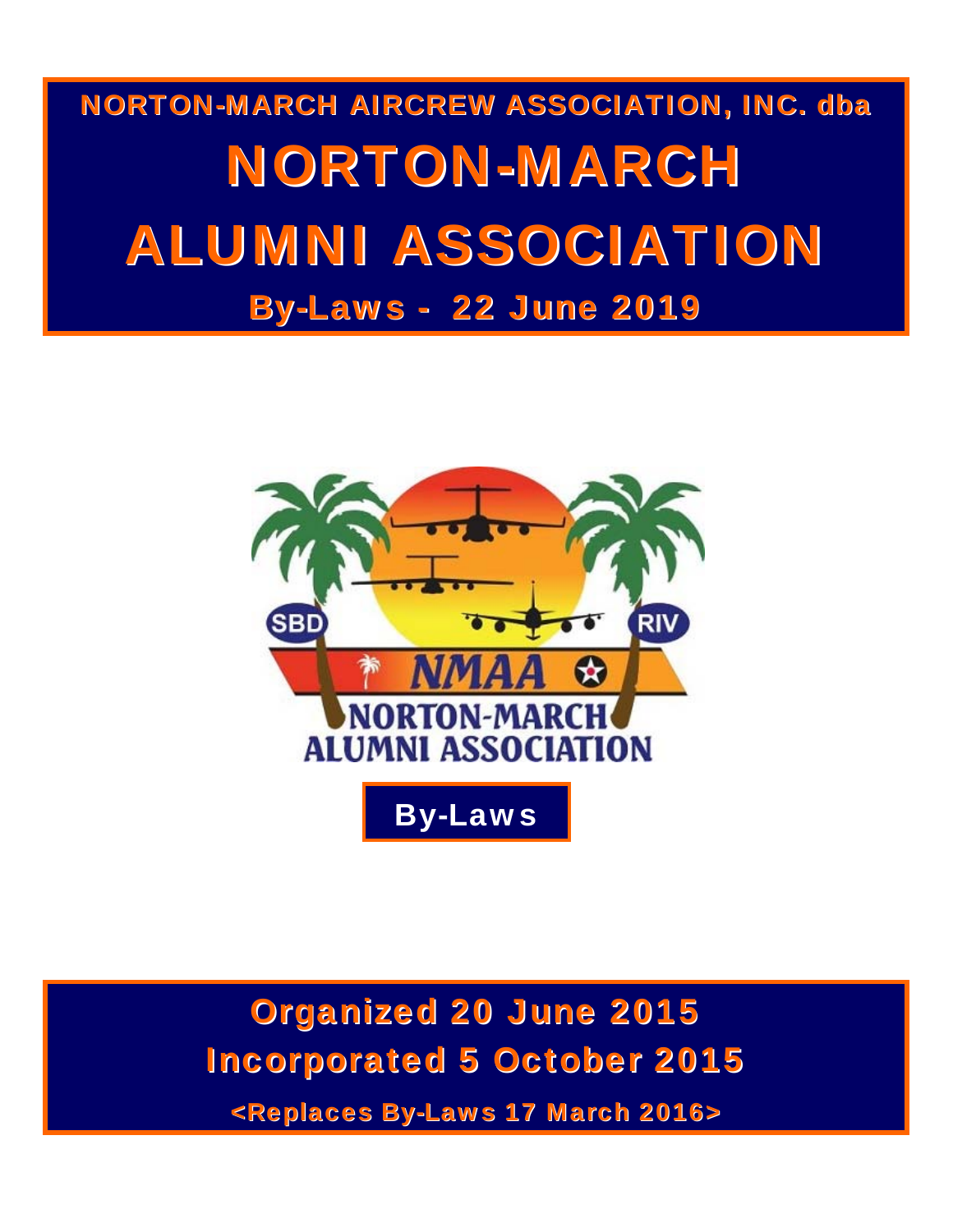

BY-LAWS OF

# **NORTON-MARCH AIRCREW ASSOCIATION, INC. dba NORTON-MARCH ALUMNI ASSOCIATION**

# **Articles' Contents**

| ARTICLE #                                                        | <b>DESCRIPTION</b>                                                                                                                                                                                                                                                                                                                                                                                                                     | PAGE NO.     |
|------------------------------------------------------------------|----------------------------------------------------------------------------------------------------------------------------------------------------------------------------------------------------------------------------------------------------------------------------------------------------------------------------------------------------------------------------------------------------------------------------------------|--------------|
| Article 1                                                        |                                                                                                                                                                                                                                                                                                                                                                                                                                        |              |
| <b>Article 2</b><br>$-2.01$<br>$-2.02$<br>$-2.03$                | Nonprofit Status & Exempt ---------------------------------- 2                                                                                                                                                                                                                                                                                                                                                                         |              |
| Article 3<br>$-3.01$<br>$-3.02$<br>$-3.03$                       |                                                                                                                                                                                                                                                                                                                                                                                                                                        |              |
| Article 4                                                        |                                                                                                                                                                                                                                                                                                                                                                                                                                        |              |
| Article 5<br>$-5.01$<br>$-5.02$<br>$-5.03$<br>$-5.04$<br>$-5.05$ |                                                                                                                                                                                                                                                                                                                                                                                                                                        |              |
| Article 6                                                        |                                                                                                                                                                                                                                                                                                                                                                                                                                        |              |
| Article 7                                                        |                                                                                                                                                                                                                                                                                                                                                                                                                                        |              |
| Article 8                                                        | Interpretations & Amendments ----------------------------- 4                                                                                                                                                                                                                                                                                                                                                                           |              |
| Article 9                                                        |                                                                                                                                                                                                                                                                                                                                                                                                                                        |              |
| Article 10                                                       | <b>Officers / Committee Chair Duties</b><br>(g). CIO / Communications Committee Chair ------------ 6<br>(j). CRO / Membership Committee Chair ----------------- 6-7<br>(k). Memorial Committee Chair ----------------------------- 7<br>(I). Reunion Committee Chair ----------------------------- 7<br>(m). Store-Fulfillment Chair ---------------------------------- 7<br>(n). Charity / Humanitarian Committee Chair ----------- 7 | $5 - 7$<br>5 |
| Article 11                                                       | Vacancies                                                                                                                                                                                                                                                                                                                                                                                                                              | 7            |
| Article 12                                                       | Depositories                                                                                                                                                                                                                                                                                                                                                                                                                           | 7            |
| Article 13                                                       | Amendements<br>Certification of Board of Directors                                                                                                                                                                                                                                                                                                                                                                                     | 8<br>8       |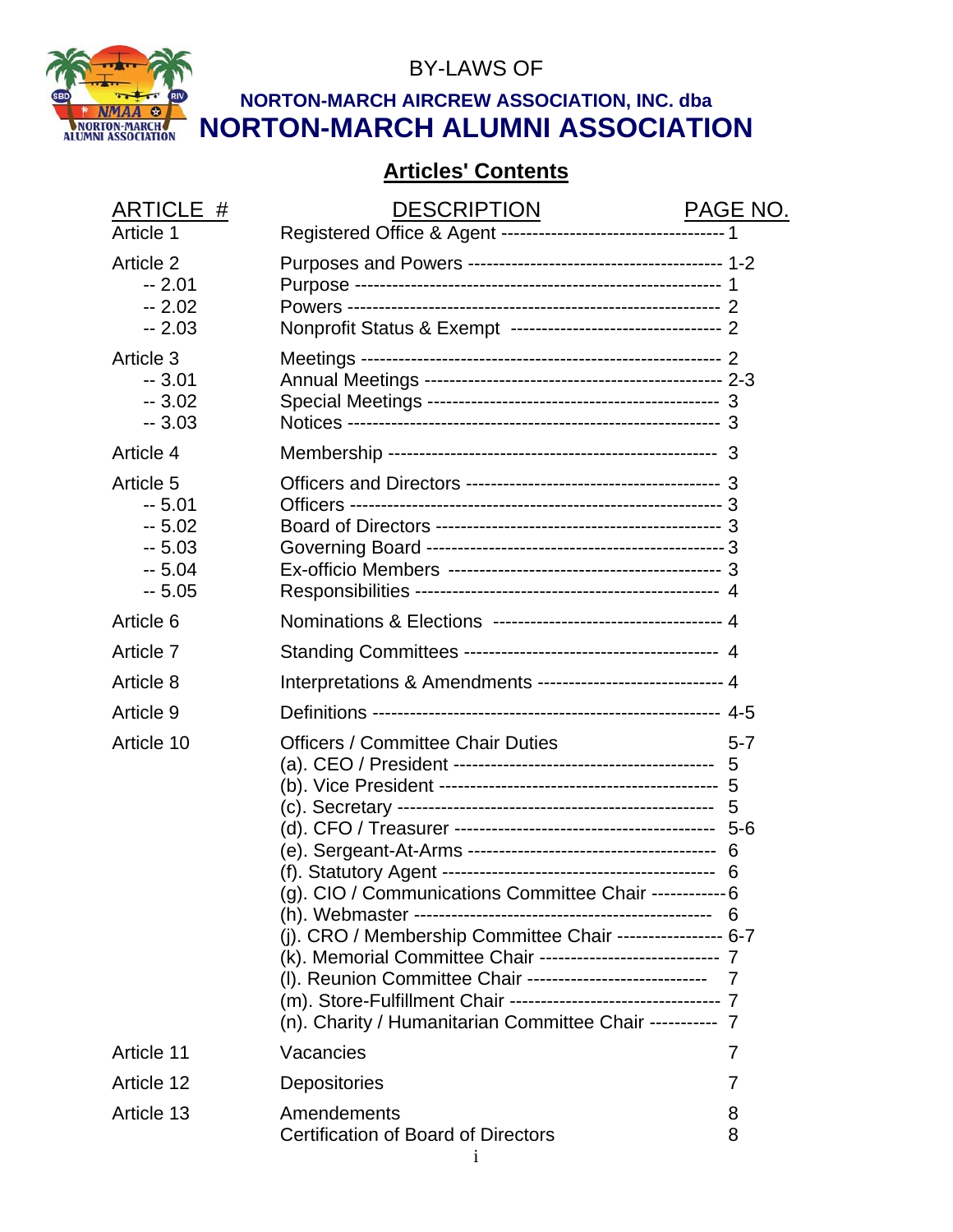BY-LAWS OF



# **NORTON-MARCH AIRCREW ASSOCIATION, INC., dba NORTON-MARCH ALUMNI ASSOCIATION**

# **ARTICLE 1 - REGISTED OFFICE AND REGISTERED AGENT**

**1.01** The registered office of the corporation shall be the same as listed on the articles of incorporation and at such place as may be fixed from time to time by the Board of Directors upon filing of such notices as may be required by law. The complete principle office address is:

Norton-March Aircrew Association, Inc. dba Norton-March Alumni Association 30152 Via Amante Menifee, CA 92584

The Corporation may have other offices within or outside the State of incorporation at such place or places as the Board of Directors may from time to time determine.

**1.02** The name and address of the Registered Agent for the corporation is as follows.

Northwest Registered Agent, Inc. 906 W. 2nd Ave., Suite 100 Spokane, WA 99201

# **ARTICLE 2 - PURPOSES AND POWERS**

# **2.1 Purpose**

The Norton-March Aircrew Association, Inc. , dba Norton-March Alumni Association (NMAA), a 501(c)3 charitable non-profit California Corporation and shall be operated exclusively for charitable purposes within the meaning of Section 501 (c)(3) of the Internal Revenue Code of 1986, or the corresponding section of any future Federal tax code.

Norton-March Aircrew Association, Inc.., dba Norton-March Alumni Association's purpose is to provide charitable donations and/or assistance to various military and veteran organizations, or possibly needy individual veterans; continue fostering relationships among association members, as well as being a forum for discussion of common issues among alumni of: 445 Military Airlift Wing, 63 Military Airlift Wing both, (formerly at Norton AFB, CA), 452 Air Mobility Wing, 163 Air Attack Wing (formerly 163 Reconnaissance Wing, 163 Air Refueling Wing), and will offer a direct channel of communication between alumni and the 452nd Air Mobility Wing. The NMAA will initiate programs that meet the needs of alumni, assist in fund raising and recruitment and will respond to requests for assistance from the current operating Wing(s).

To maximize our impact on current efforts, we may seek to collaborate with other non-profit organizations which may or may not fall under the 501 (c)(3) section of the internal revenue code and are operated exclusively for charitable purposes.

At times, per the discretion of the board of directors, we may provide internships/scholarships or volunteer opportunities which shall provide opportunities for involvement in said activities and programs in order to have a greater impact to bond with our military organization channels and alumni.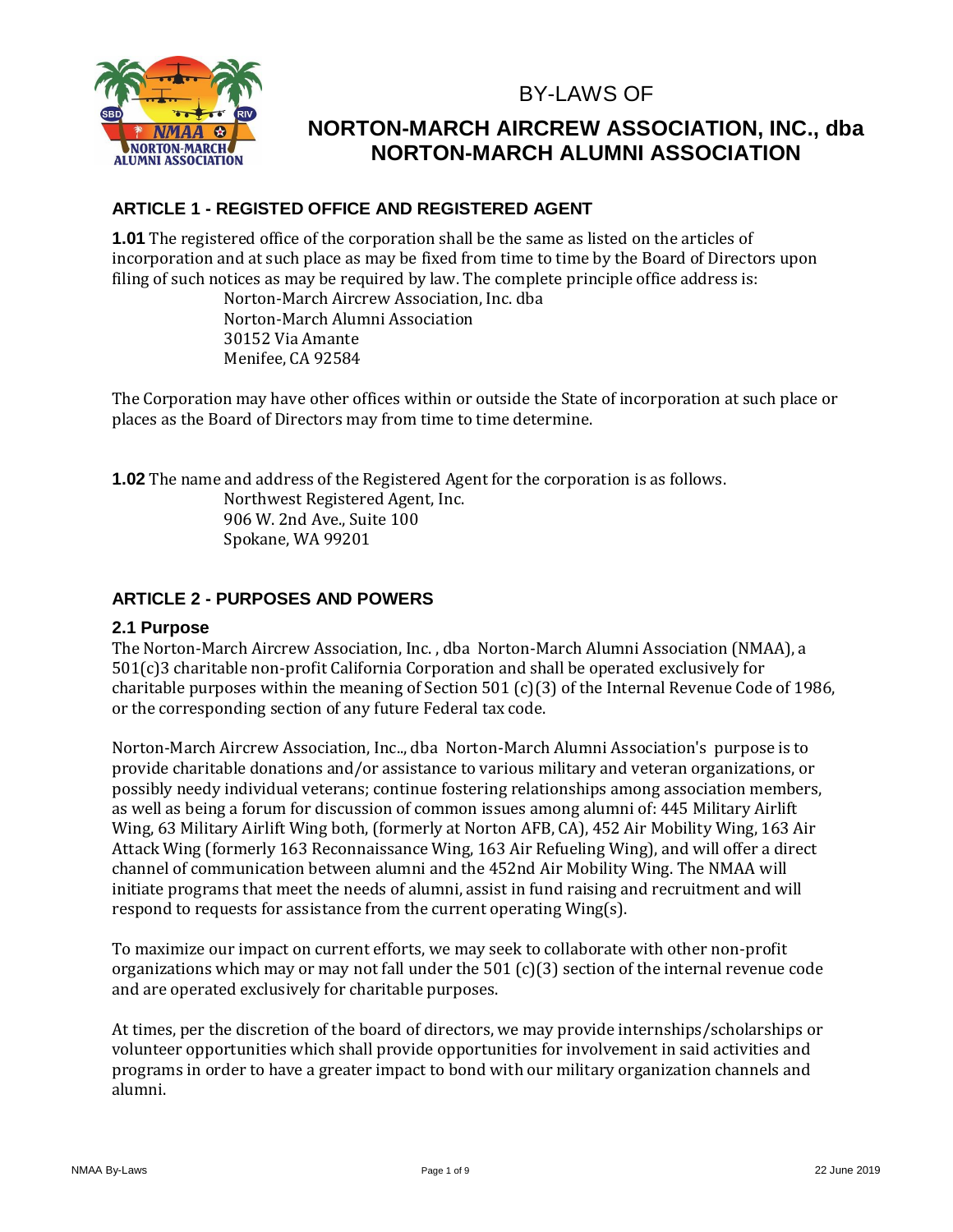#### **2.02 Powers**

The corporation shall have the power, directly or indirectly, alone or in conjunction or cooperation with others, to do any and all lawful acts which may be necessary or convenient to affect the charitable purposes, for which the corporation is organized, and to aid or assist other organizations or persons whose activities accomplish, foster, or attain such purposes. The powers of the corporation may include, but not limited to, the acceptance of contributions from the public and private sectors, whether financial or in-kind contributions.

#### **2.03 Nonprofit Status and Exempt Activities Limitation.**

(a) Nonprofit Legal Status. Norton-March Aircrew Association, Inc., dba Norton-March Alumni Association is a California non-profit benefit corporation, recognized as tax exempt under the Section 501 (c)(3) of the United States Internal Revenue Code.

(b) Exempt Activities Limitation. Notwithstanding any other provision of these Bylaws, no director, officer, employee, member, or representative of this corporation shall take any action or carry on any activity by or on behalf of the corporation not permitted to be taken or carried on by an organization exempt under Section 501 (c)(3) of the Internal Revenue Code as it now exists or may be amended, or by any organization contributions to which are deductible under Section  $170(c)(2)$ of such Code and Regulations as it now exists or may be amended. No part of the net earnings of the corporation shall inure to the benefit or be distributable to any director, officer, member, or other private person, except that the corporation shall be authorized and empowered to pay reasonable compensation for services rendered and to make payments and distributions in furtherance of the purposes set forth in the Articles of Incorporation and these Bylaws.

(c) Distribution Upon Dissolution. Upon termination or dissolution of the Norton-March Aircrew Association, Inc., any assets lawfully available for distribution shall be distributed to one (1) or more qualifying organizations described in Section  $501(c)(3)$  of the 1986 Internal Revenue Code (or described in any corresponding provision of any successor statute) which organization or organizations have a charitable purpose which, at least generally, includes a purpose similar to the terminating or dissolving corporation.

The organization to receive the assets of the Norton-March Aircrew Association, Inc. hereunder shall be selected in the discretion of a majority of the managing body of the corporation, and if its members cannot so agree, then the recipient organization shall be selected pursuant to a verified petition in equity filed in a court of proper jurisdiction against the Norton-March Aircrew Association, Inc, by one (1) or more of its managing body which verified petition shall contain such statements as reasonable indicate the applicability of this section. The court upon a finding that this section is applicable shall select the qualifying organization or organizations to receive the assets to be distributed, giving preference if practicable to organizations located within the State of California.

In the event that the court shall find that this section is applicable but that there is no qualifying organization known to it which has a charitable purpose, which, at least generally, includes a purpose similar to the Norton-March Aircrew Association, Inc, then the court shall direct the distribution of its assets lawfully available to the Treasurer of the State of California to be added to the general fund.

# **ARTICLE 3 - MEETINGS**

#### **3.01 Annual Meetings**

NMAA shall hold at least one annual and one semi-annual Board meeting. All members may attend and participate in either meeting. The time and place will be decided by the Board of Directors. Voting rights will be determined by type of active membership in force by the individual member.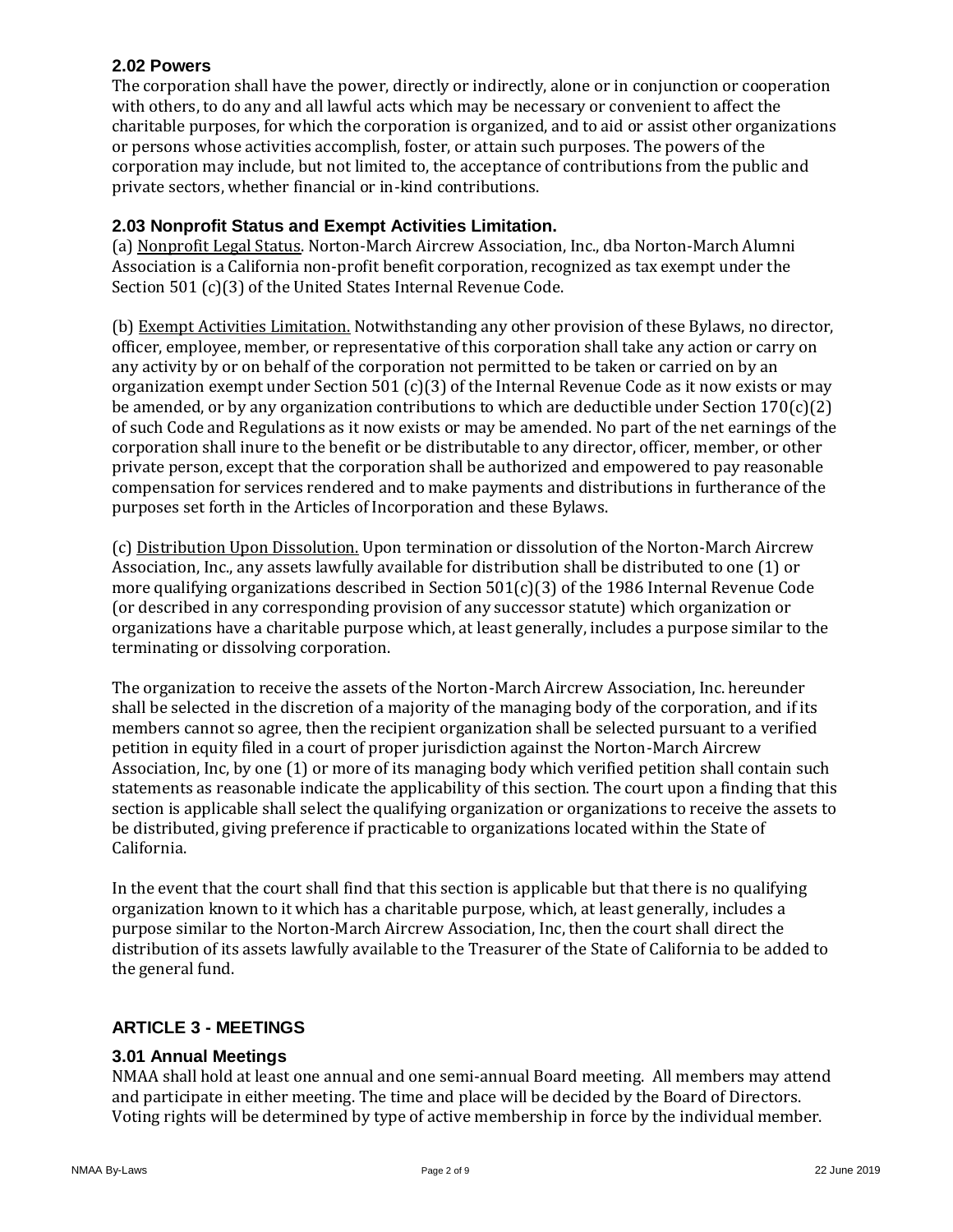#### **3.02 Special Meetings**

Special meetings of the members for any purpose may be called at any time by the CEO/President, Board of Directors, or the members of not less than twenty percent of all voting members entitled to vote at the meeting.

#### **3.03 Notices**:

(a) Notice of the time and place of an annual meeting of the Board shall be given by delivering personally, by mailing a written or printed notice of the same, or email notification of at least sixty (60) days, prior to the meeting, to each (active) member of record entitled to vote at such meeting. Membership committee will keep updated email contact information of the membership in order to ensure proper official email notification.

(b) Special Meetings of the Board shall be given as much prior notice as practical based on the purpose of the meeting. The notice can be written, printed or an email notice of each special meeting, as well as the purpose or purposes for which the meeting is called. It shall be delivered personally, mailed, or e-mailed to each Board Member.

# **ARTICLE 4- MEMBERSHIP**

Memberships of the Association will be offered to all Alumni from those who served in the various Wings and bases indicated in Article 2; to all current military personnel, as well as to the public at large. Membership year details and pricing is as follows:

(a) The membership year runs from 1 Jan to 31 Dec. \$65.00 for three (3) years, are payable NLT 1 Feb. Lifetime Membership are \$250.00. Checks should be made payable to the "Norton-March Alumni Association."

(b) Membership definitions are explained in Article 9 - Definitions.

# **ARTICLE 5 – OFFICERS AND DIRECTORS**

#### **5.01 Officers**

The officers of the Norton-March Aircrew Association, Inc., dba Norton-March Alumni Association (NMAA) shall be a CEO/President, COO/Vice-President, CFO/Treasurer, and Secretary. Officers shall serve a two-year term.

#### **5.02 Board of Directors**

The Norton-March Aircrew Association, Inc., dba Norton-March Alumni Association (NMAA) shall also include up to nine (9) directors, with a minimum of five (5) directors, to be elected from the general membership by a majority of members casting ballots. They shall constitute the Board of Directors. The Board of Directors shall be elected to a two (2) year term.

#### **5.03 Governing Board**

These Officers and Directors form the governing body of the association. The governing body may designate other officer positions as needed. The governing body initiates and coordinates the activities of the association in accordance with the statement of Purpose in Article 2.01.

#### **5.04 Ex-officio Members**

The 452 AMW Commander, senior enlisted advisor and one staff officer (appointed by the wing commander) shall serve as ex-officio members of the governing body.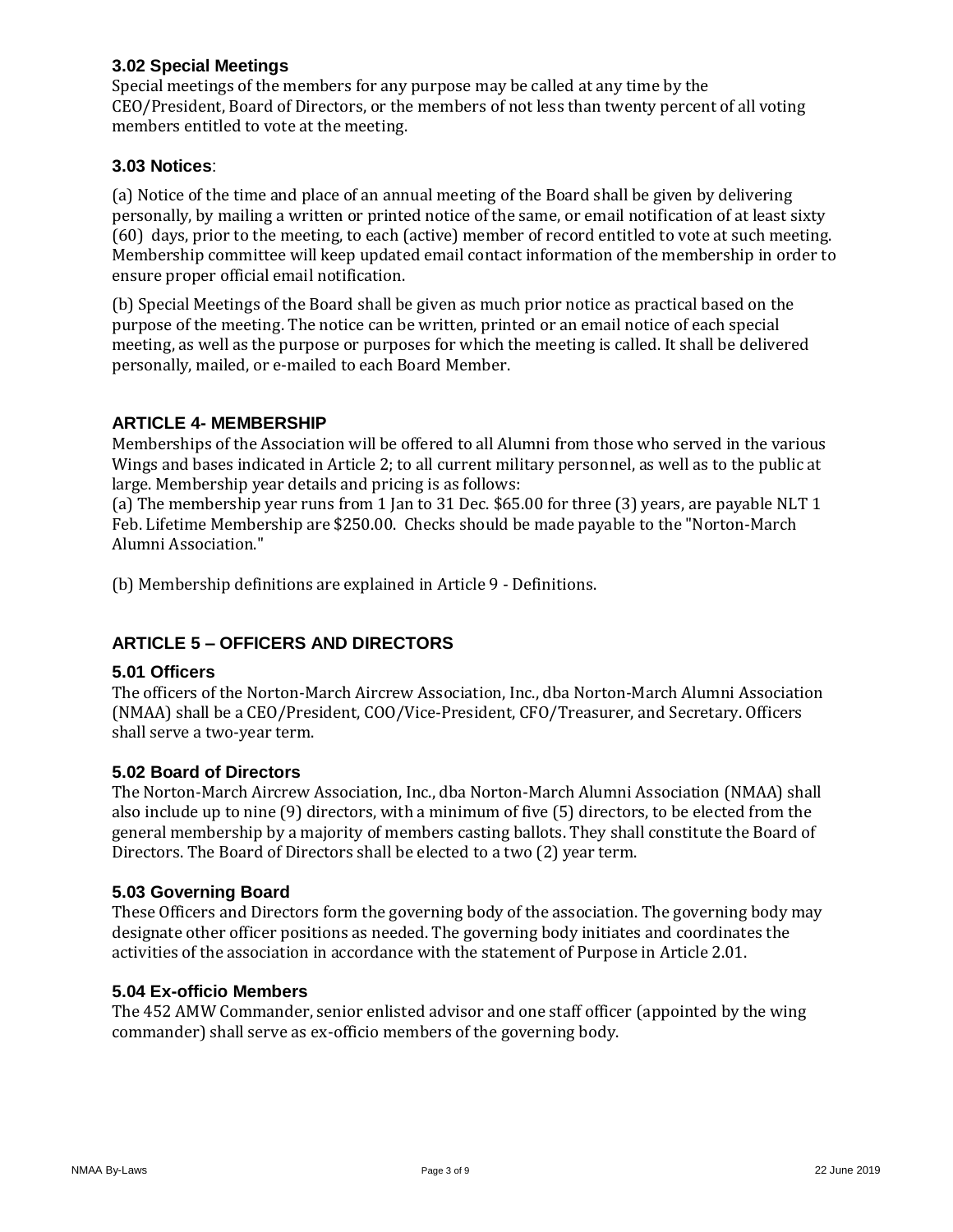#### **5.05 Responsibilities**

Committees will provide minutes of all meetings to the Secretary.

Responsibilities of Officers/Committee Chairs

(SEE ARTICLE 10)

# **ARTICLE 6 - NOMINATIONS AND ELECTIONS**

(a) Ninety (90) days prior to the annual meeting, the secretary will solicit, from the general membership, nominations for the election of Directors. Authorized nominations from the general membership should be received not later than 15 days prior to the Bi-annual elections in order for the Nomination Committee (see Article 6 [b]), in order to ensure compliance of eligibility. Biannual elections will be held at the annual meeting prior to the expiration of the terms of the current officers.

(b) The CEO/President will appoint a Nomination Committee of (3) three current Board Members (at each regular election period) to provide a vetting process of the nominations from the general membership received from the Secretary for Director positions. This is to ensure compliance of the nominee's authorization and membership in good standing, in accordance with Membership rules in Article 9.

# **ARTICLE 7 - STANDING COMMITTEES**

(a) The association shall have standing committees on fundraising, events and activities, and communications. For Responsibilities: (SEE ARTICLE 5 & 10)

(b) The chairperson of each standing committee shall be appointed by the President/CEO. Committee members shall be appointed by the committee chairperson.

(c) Any member of the Association in good standing may serve on any committee. Appointment by the Committee Chairperson becomes a member's authority to serve on a committee.

# **ARTICLE 8 - INTERPRETATIONS AND AMENDMENTS**

(a) Interpretational questions regarding these by-laws shall be resolved by a vote of agreement of at least three officers.

(b) All amendments to these by-laws must first be approved by a vote of approval of the Board of Directors and then approved by a simple majority of the association members present at the annual meeting.

# **ARTICLE 9 - DEFINITIONS**

(a) Alumni shall mean all former U.S. military and civilian personnel of the 445 Military Airlift Wing, 63 Military Airlift Wing, 163 Air Refueling Wing, 163 Reconnaissance Wing, 452 Bomb Wing, 452 Air Mobility Wing, and other tenant Organizations.

(b) Founding Member shall mean those persons who were stationed at Norton AFB, March AFB, or March ARB, during their time of Service in the U.S. Military and/or U.S. Civil Service; and who joined the NMAA and paid dues any time during the year of its founding in 2015. A Founding Member shall be entitled to participate fully in the affairs of the Association including holding office and voting privileges.

(c) Active Member shall mean those persons who were stationed at Norton AFB, March AFB, or March ARB, during their times of Service in the U.S. Military and/or U.S. Civil Service and who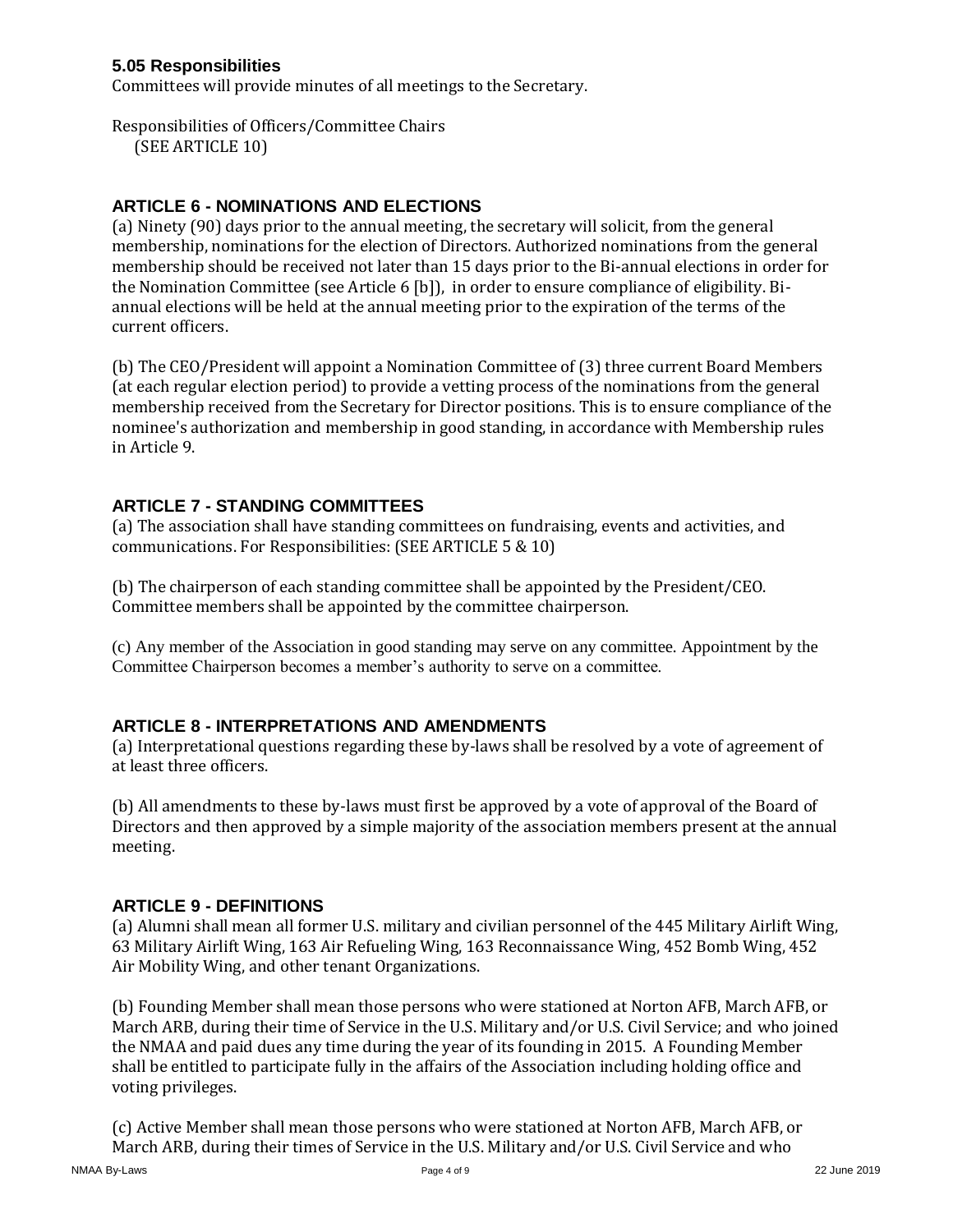joined the NMAA and who's dues are current. An Active Member and shall be entitled to participate fully in the Affairs of the Association including holding office and voting privileges.

(d) Dropped Member shall mean a member who has been dropped for non-payment of dues. A Dropped Member may be reinstated upon reapplication for membership.

(e) Associate Member shall mean those persons who find kinship with the Association and support its goals and purpose. Associate Members shall be entitled to participate fully in the Affairs of the Association with the exception of holding office and voting privileges.

(f) Honorary Life Member shall mean those Widows(ers) of Founding, Active, and Associate members. There are no dues for this class. All Widows(ers) of our deceased fellow Aircrew & Support Staff Members who would be considered for an Active Membership will automatically be offered and considered an Honorary Life Member of NMAA at the time such person applies.

(g) Honorary Member shall mean those persons who find kinship with the Association and support its goals and purposes and who are approved as an Honorary Member by the majority of the Board of Directors. They will not be charged dues.

# **ARTICLE 10 – OFFICERS / COMMITTEE CHAIR DUTIES**

(a) **CEO/President:** The Chief Executive Officer/President presides over all Board meetings, and such other special meetings that are specified herein, and manages the NMAA Programs and Activities. The CEO/President will assign specific duties to Board members, as he/she deems appropriate. The CEO/President shall preside at all meetings of shareholders and directors, shall have general supervision of the affairs of the corporation, and shall perform all other duties as are incident to his office or are properly required of him by the Board of Directors. The CEO/President will preside directly over the Corporate Secretary, COO/Vice-President, CFO/Treasurer, CIO/Communications Chair, CRO/Membership Chair, Memorial Chair and Sgt-at-Arms (at meetings). The CEO/President will also assign all Committee Chair positions.

(b) **COO/Vice-President:** The Chief Operating Officer/Vice-President presides over all Board meetings, and such other special meetings in the absence of the CEO/President, will be responsible for the duties of the CEO/President in his/her absence. The COO/Vice-President will preside directly over the following Committee Chairs: March ARB Support, Charity-Humanitarian, Store Fulfillment, Fund Raising-Air Show, and Bi-Annual Reunion. The COO/Vice-President will report to and update the CEO/President quarterly on the committee's meetings and efforts in meeting the objectives of NMAA as set forth by CEO/President and/or Board of Directors.

(c) **Secretary:** The Secretary shall issue notices for all meetings, (except for notices for special meetings of shareholders which are called by the CEO/President, Board of Directors or the requisite number of members), prepare and maintain the minutes of all board meetings and the minutes of all committee meetings, have charge of the seal and the corporate books, make such reports and perform other duties as are incident to his/her office, or are properly required of him/her by the Board of Directors. The Secretary also is custodian of pertinent Association documents and the Association master file.

The Assistant Secretary, or Assistant Secretaries in the order designated by the Board of Directors, shall perform all of the duties of the Secretary during the absence or disability of the Secretary, and at other times may perform such duties as are directed by the President or the Board of Directors.

(d**) CFO/Treasurer:** The Chief Financial Officer/Treasurer is responsible for the financial affairs of the Association. He/she deposits and disburses Association funds, as the Board of Directors or CEO/President directs. The CFO/Treasurer prepares and maintains adequate financial records;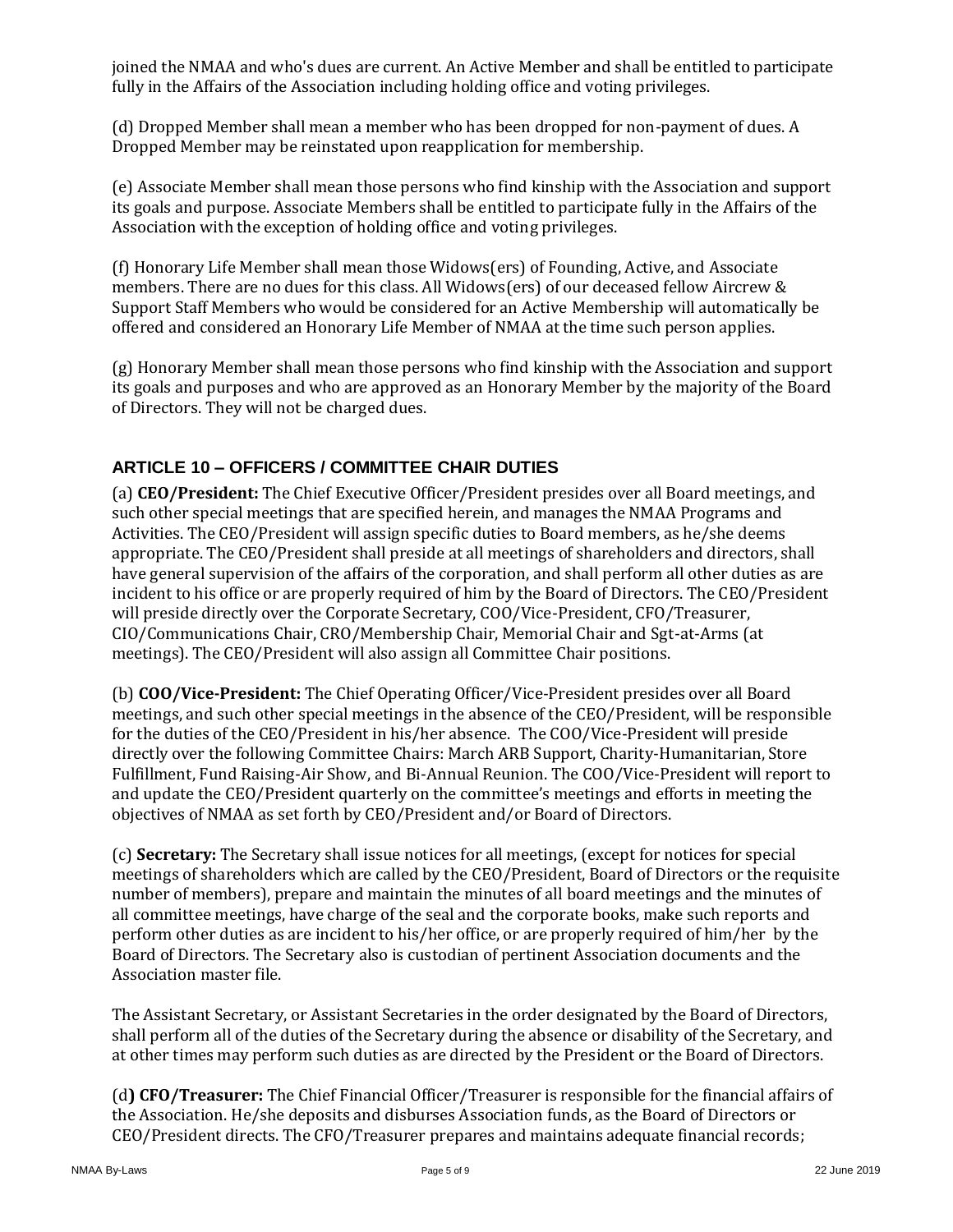maintains and manages Association accounts in financial institutions; and files appropriate annual tax statements/forms. The CFO/Treasurer also provides quarterly financial reports, to the Officers and Board of Directors for approval at each Board meeting. Financial reports consist of an Income-Expense Statement and a Liquid Asset Statement. The CFO/Treasurer prints and publishes a financial report annually for the benefit of all the members in an annual issue of the NMAA Newsletter. The CFO/Treasurer will be responsible for checking/receiving correspondence from NMAA Post Office Box at March ARB in a timely manner, forwarding appropriate correspondence to the CEO/President, depositing and accounting for monetary receipts, forwarding membership applications to Membership Committee Chairperson, forwarding store purchases orders to Store-Fulfillment Committee Chairperson as appropriate.

(e) **Sergeant-At-Arms:** - The Sergeant-At-Arms is responsible for all sign in sheets and meeting setups, including refreshments, retrieving any materials the board may have left upon leaving meeting facility. The Sergeant-At-Arms, under the direction of the presiding officers, maintains order and decorum among the members and all persons present at a meeting and may expel persons from the meeting. He acts as doorkeeper and is responsible for admitting only eligible persons. He acts as usher or directs the ushers and is generally responsible for the comfort and convenience of the members attending the meeting. If needed, it is his/her duty to arrange the meeting equipment, such as chairs, tables and audio/video equipment.

(f) **Statutory Agent:** The Statutory Agent is to provide a legal address within California jurisdiction and is available during normal business hours to facilitate any legal service of process in the event of a legal action or lawsuit, be the recipient of any official documents from the State of California required each year for tax and legal purposes, to forward such documents and notices to the entity itself; notify NMAA if the state government filing status is in "Good Standing" or not.

(g) CIO/Communications Committee Chair: The Chief Information Officer/Communications Chair is responsible for the communication efforts of NMAA upon conference and approval of the CEO/President. This includes maintaining the main NMAA website, the commercial store website, social media efforts, the Tail Flash Newsletter, e-mail efforts, communicating with the 452AMW/PA office, and other base organizations and public news media outlets as appropriate. The Communications Committee will report quarterly on its efforts as well as reports or updates to the CEO/President, and/or Board of Directors. It is recommended that a member of the committee attend all major NMAA functions so as to write up and communicate through the different approved media to members. The Communications Committee is also responsible for creating, and maintaining any current NMAA History and Fact Sheets approved and released to the public.

(h) **Webmaster:** The NMAA assigned Webmaster will maintain the NMAA website, ensure the web servers in communication with our domain web server company operate accurately, generate and revise web pages, with direction of the Communications Committee Chair upon approval of the CEO/President, and in coordination with the Newsletter Editor/Historian, examine and analyze site traffic, create and modify appearance and setting of site layout and content on web pages, deal with and respond to email, keep files small so sites load faster, and test different browsers. The NMAA assigned Webmaster will maintain the NMAA commercial website in order to increase members participation at events, to allow NMAA members and the public to purchase memberships, and pay their renewal dues, pay for authorized events, i.e. the Bi-Annual Reunion, memorabilia items, and other approved products. This is accomplished in coordination with the CFO/Treasurer, CRO/Membership Committee Chair, Store-Fulfillment Committee Chair, Bi-Annual Reunion Committee Chair and other appropriate officers or committee chairs.

(j) CRO/**Membership Committee Chair:** The Chief Recruiting Officer/Membership Committee Chair will develop the membership eligibility and good standing status requirements for submission to the Board and Officers for approval, develop an application form embodying the eligibility requirements, process all membership applications, maintain a current membership roster, and distribute the roster to members annually. The Membership Committee will receive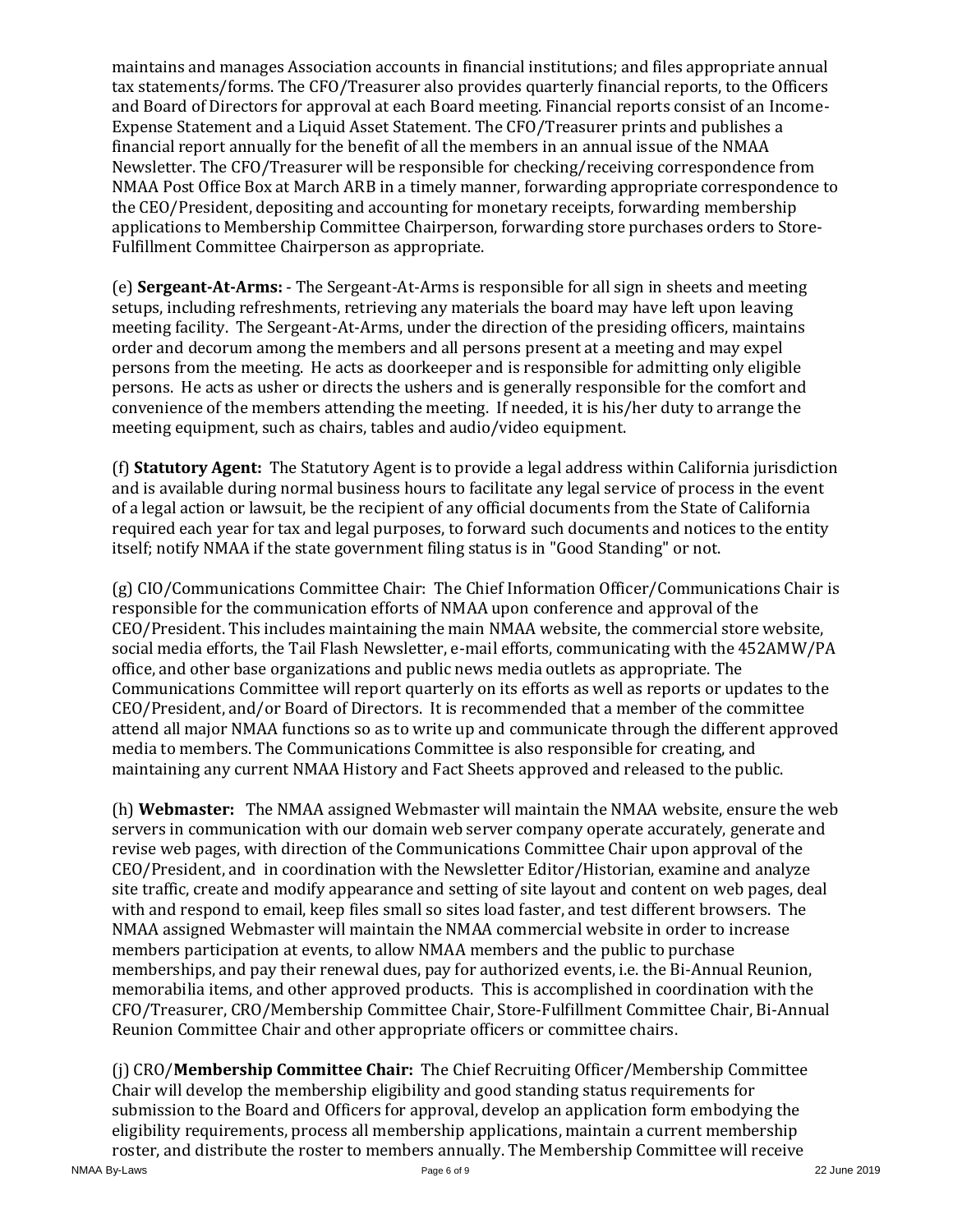applications from the CFO/Treasurer, approve applications meeting guidelines in accordance with Article 4 and 9, annotate information and add member(s) to the membership rolls. The Membership Committee is responsible for contacting prospective members and visiting on base organizations in coordination with the Communication Committee Chair in order to provide information on NMAA and solicit memberships.

(k**) Memorial Committee Chair:** The Memorial Committee Chair will develop and maintain an ongoing list of deceased members of alumni brother and sister members and non-members, arrange the NMAA's representation at individual memorial services (when possible), and will reach out to family members to offer any support deemed appropriate by the board of directors. The committee will also reach out to our Fallen Alumni spouses (when appropriate) and share the NMAA goals and objectives and offer each one a NMAA Honorary Life Membership, help them fill out a membership application form and forward to the Membership Committee Chair. The Memorial Committee when it becomes aware of any illness/sickness of any NMAA Member, reach out to that member, and seek out any needs or assistance they may need, and offer any possible support from NMAA.

(l) **Reunion Committee Chair:** The Reunion Committee Chair will plan, organize and run a Bi-Annual Formal Reunion upon each bi-annual approval of the COO/Vice-President and/or Board of Directors. The Reunion Committee will receive feedback after each event/reunion, provide a report and make recommendations to the COO/Vice-President and/or Board of Directors for any potential future changes. The Committee will put a plan together for each Bi-Annual Reunion and present it to the COO/Vice-President and/or Board the year before the event for approval. The Reunion Committee will work with the March ARB Support Committee for any assistance that they may need to fulfill their functions.

(m) **Store-Fulfillment Committee Chair:** The Store-Fulfillment Committee Chair is responsible for receiving store order forms from the Treasurer, and/or NMAA Webmaster, and submitting to the appropriate distribution company, keep up with latest products of interest that could contribute to the funds of NMAA, whether sold on the Commercial Website via the Internet, or at social functions, as well as handling any complaints from members. The Committee will report quarterly on orders, as well as a Profit/Loss Sheet to COO/Vice-President, Board of Directors and CFO/Treasurer. It will also be responsible for attendance at social functions in order to sell authorized NMAA products.

(n) **Charity/Humanitarian Committee Chair:** The Charity/Humanitarian Committee Chair is responsible for receiving requests of charity from the general membership, the community at large, March ARB organizations, as well as provide suggested use of funds for charitable purposes in accordance with the use of our funds under our purpose in Article 2.01. The Committee will report quarterly to the COO/Vice-President and/or at normal Board meetings to submit requests for approval. The Charity/Humanitarian Committee Chair will be responsible for assuring funds were disbursed to the authorized recipient of any charitable funds.

# **ARTICLE 11 – VACANCIES**

Should a vacancy occur in any officer position, the President shall appoint a replacement to fulfill the remainder of the unexpired term. Should a vacancy occur in the CEO/President position or a member of the Board of Directors, it will be filled by the Board of Directors at any regular or special meeting of the Board. Vacancies in any office, arising from any cause, may be filled by the Board of Directors at any regular or special meeting of the Board.

# **ARTICLE 12 – DEPOSITORIES**

The moneys of the corporation shall be deposited in the Bank of America or such bank or financial institution as the Board of Directors shall designate, and shall be drawn out only by check or other order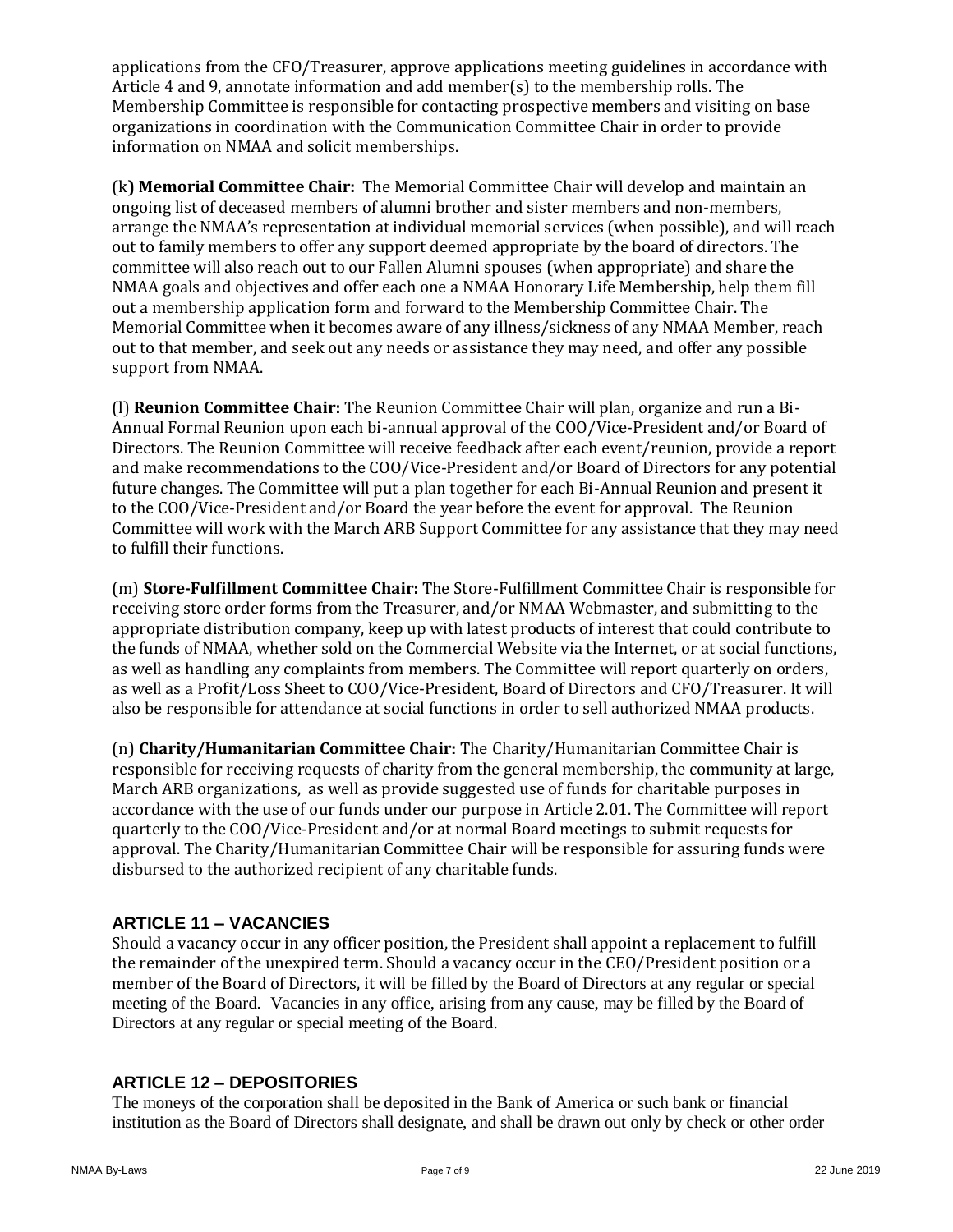for payment of money signed by the CFO/Treasurer or such persons and in such manner as may be determined by resolution of the Board of Directors.

# **ARTICLE 13 – AMMENDMENTS**

The Board of Directors shall have the power to make, alter, amend and repeal the Bylaws of this corporation. However any such alteration, amendment, or repeal of the Bylaws, may be changed or repealed by the holders of a majority of the membership entitled to vote at any shareholders meeting.